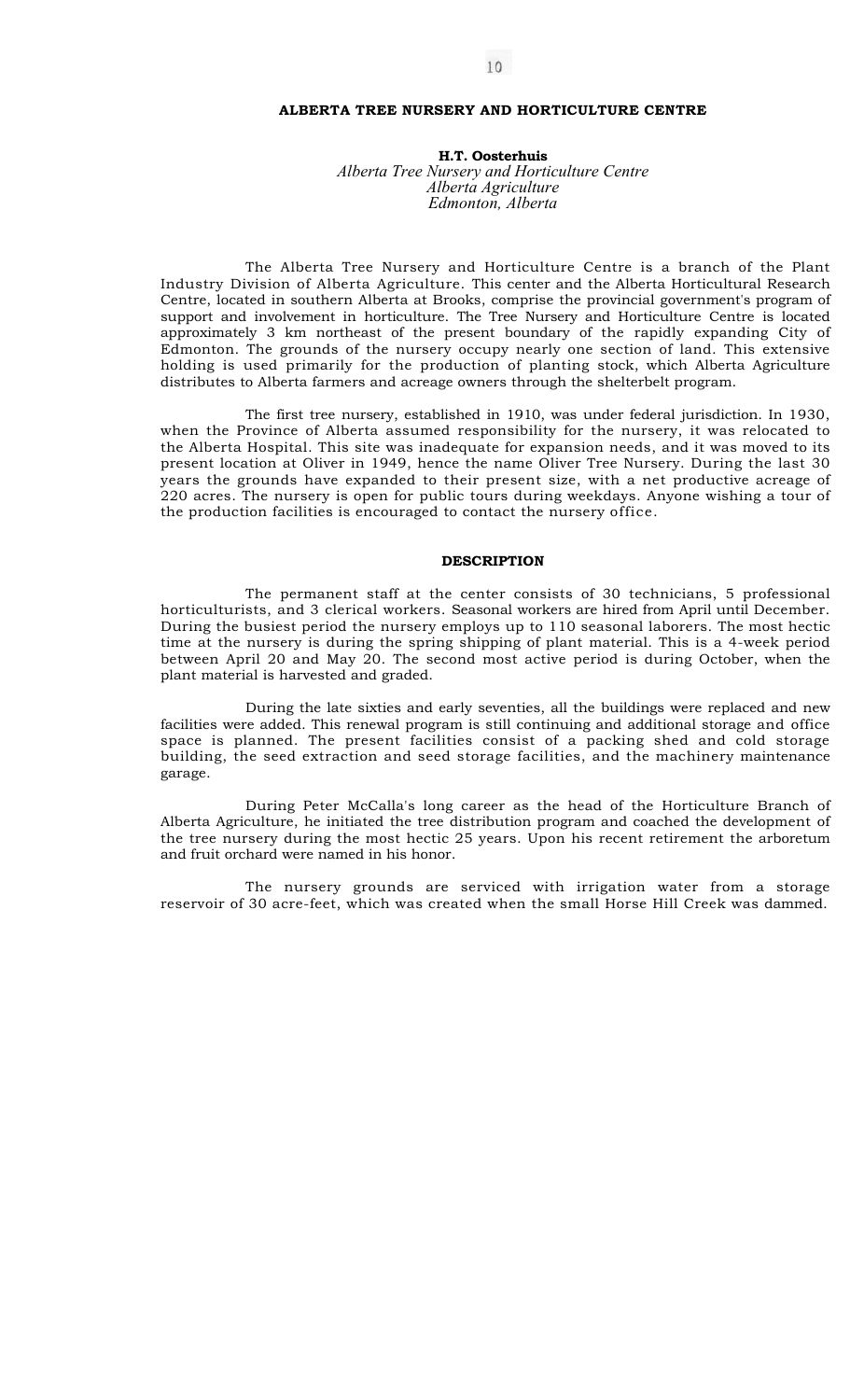## SHELTERBELT PROGRAM

The original function of the Oliver Tree Nursery was to propagate the plant material needed for the farm shelterbelt program. The production aim for the annual distribution is now 3.5 million seedling-sized plants. The establishment of farmstead windbreaks is commonplace throughout Alberta. A belt of trees around the farmhouse reduces the effect of the cold winter winds and by its shade and verdure creates a more pleasant environment for the farm family. The planting of trees and shrubs around the farmstead modifies air and soil temperatures and humidity. It protects the family and livestock from high winds, airborne dust, and drifting snow. It can also help reduce noise levels from adjacent roads as well as beautify the farmyard.

Establishment of field windbreaks is another important use of the planting stock distributed. Farmers can obtain the planting stock free of charge but are required to establish and maintain these plantings. The planting of field windbreaks helps control soil erosion, prevents the abrasive action of rapidly moving soil particles on tender seedlings, and reduces other harmful effects of blowing winds. Accumulation of snow behind windbreaks is beneficial for better retention of moisture, but it can also create problems if windbreaks are planted too close to traffic arteries. Wildlife plantings are occasionally requested, and some of the material is grown for this purpose.

The nursery distributes the plant material in the spring. An individual files an application for planting stock with the local District Agriculturist in the year prior to delivery of the planting stock. Processing of these requests is handled during the winter. In total, 33 tree and shrub species are propagated for the shelterbelt program. Smaller quantities of about 10 shrubs are propagated for wildlife promotion. Caraganas are produced in the greatest volume because of their usefulness in field windbreaks.

Most plants leave the nursery as 2-year-old seedlings, about 50 cm in height. The poplars and willows are 1-year-old rooted cuttings, while the conifers are 4-year-old transplants. All plant material is packaged in bundles of 10 for conifers and 25 for deciduous stock. The planting stock is graded prior to handling.

The agriculture zone of Alberta is subdivided into six regions. Every region consists of a number of counties or municipal districts. The county governments are directly involved in the shelterbelt plant activities. Tree planters are made available to farmers by county officials to assist in planting the seedling stock. In a few years time the newly planted shelterbelts will become functional and farmers will benefit from the protection they provide. The nursery recommends planting multiple-row shelterbelts and using conifers as part of the farmstead shelterbelt layout. This will make the windbreak more effective during the winter. Clean cultivation of the shelterbelt margin prevents weeds from becoming a problem. Nursery staff are available to help farmers design windbreaks and to plan their farmstead.

The actual growing of the shelterbelt plant material takes place in designated fields of the nursery. The soils of the nursery are of a heavy-textured black clay loam. Because of the heaviness of this soil, it is not ideally suited for nursery crop production, but the soil is fertile and proper management keeps it arable. As a rule, a nursery crop stays on the same field for 2 years. If a field is very heavy, run down, or infested with weeds it will be seeded to grass and left this way for a few years.

The normal rotation procedure is for a field to be in production 2 years and then given 1 year of rest. During this fallow season, the field will be given a dressing of peat moss, which is then rototilled into the soil. The field is seeded to oats, which is plowed under that same summer.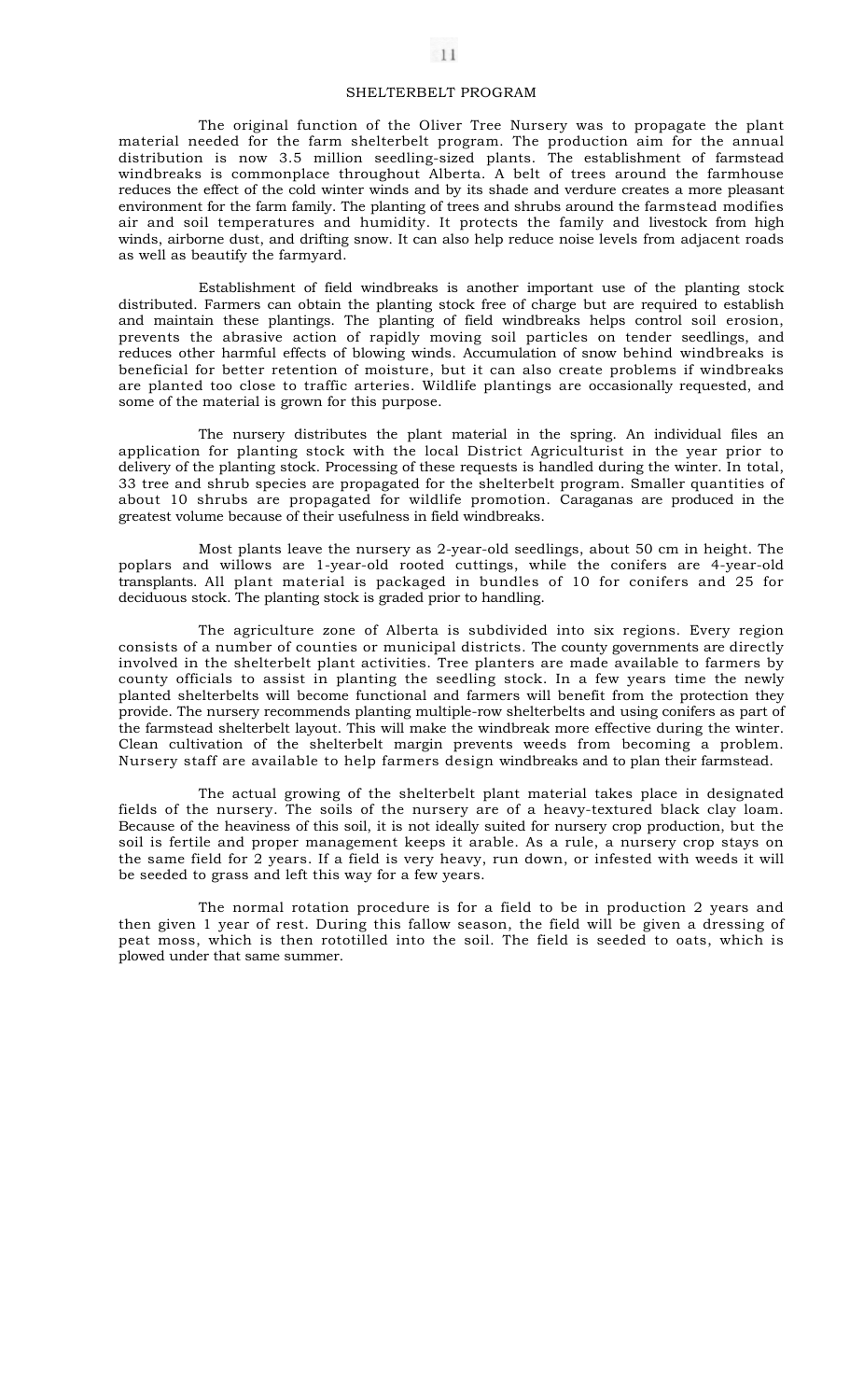The deciduous stock is seeded in the fall, usually in the first week of October. Crops are row seeded, six rows to a seedbed. Since most seeds are stratified, a great deal of the seeding is done by hand. The seeded beds are covered with a light dressing of sand. An underground irrigation system is in place to maintain optimum moisture conditions. In 2 years these crops are mature and ready for harvesting.

In the past, coniferous plants were also seeded outdoors in seedbeds; however, the coniferous seedlings are now raised in containers. The survival rate of these containergrown transplants is close to 100%. Transplanting of spruce and pine starts in the middle of August and is usually completed by the second week in September. This planting stock will be harvested 3 years later. The fields are irrigated if rainfall is inadequate.

The propagation of willows and poplar by hardwood cuttings is another major activity in the plant propagation program. A stock of willow and poplar is kept at the nursery. In late September, year-old whips are tied in bunches before harvesting. The whips are harvested in the winter and cut into 15-cm sticks. The nursery requires approximately 1 million hardwood cuttings in order to produce 700 000 rooted cuttings the next fall. The cuttings are hand planted. This activity takes place from the end of May until the second week in June. Irrigation is utilized until sprouting of the cuttings is well established. Poplar cuttings can grow to a height of 3 feet before the middle of October. From the end of May until September, weed control is the most labor-intensive activity at the nursery.

Preplanting treatments of herbicides is a common practice for weed control. Chemicals may also be used on the established 1-year-old plants. Mechanical weed control is used on the established 1-year-old crops and transplants and has the advantage of breaking up the soil crust that readily develops on these heavy clay soils. Hand weeding is always a big job on the newly seeded fields. This can be a problem during extended wet periods when the weeds have an opportunity to get ahead of the nursery crop; however, the seedbeds are usually cleaned up during June.

The harvesting of all deciduous stock begins in October. Prior to hand lifting the crop, the plants are undercut with a shaking blade. The taller crops are cut back with a chopping machine that removes the upper portions of the plants. This results in plants with maximum heights of 50 cm. This plant material is then graded, bundled, and counted prior to storage. Stock is both outdoors and indoors. The heeling-in grounds contain about one-half of the crop by the middle of November. The remainder of the crop is stored in pallet boxes in a temperaturecontrolled building, where temperatures are maintained around 0°C. The roots are protected with a layer of peat moss.

Shipping of the plants usually starts the last week of April. The plant material, with moist peat moss around the roots, is wrapped first in polyethelene and then burlap. Each bundle is addressed to the individual farmer. The county officials collect their district's orders at the Alberta Tree Nursery and then distribute them to the farmers from their office. The nursery deals with about 75 districts in this manner.

An important segment of the nursery operation is the equipment maintenance garage, which is operated by three machinery maintenance mechanics. In addition to the maintenance and repair work, the garage workshop also builds specialized equipment.

The irrigation supervision and coordination are handled by one person. The nursery employs five gardeners and two supervisors, who are responsible for all tractor and spraying operations and shelterbelt maintenance.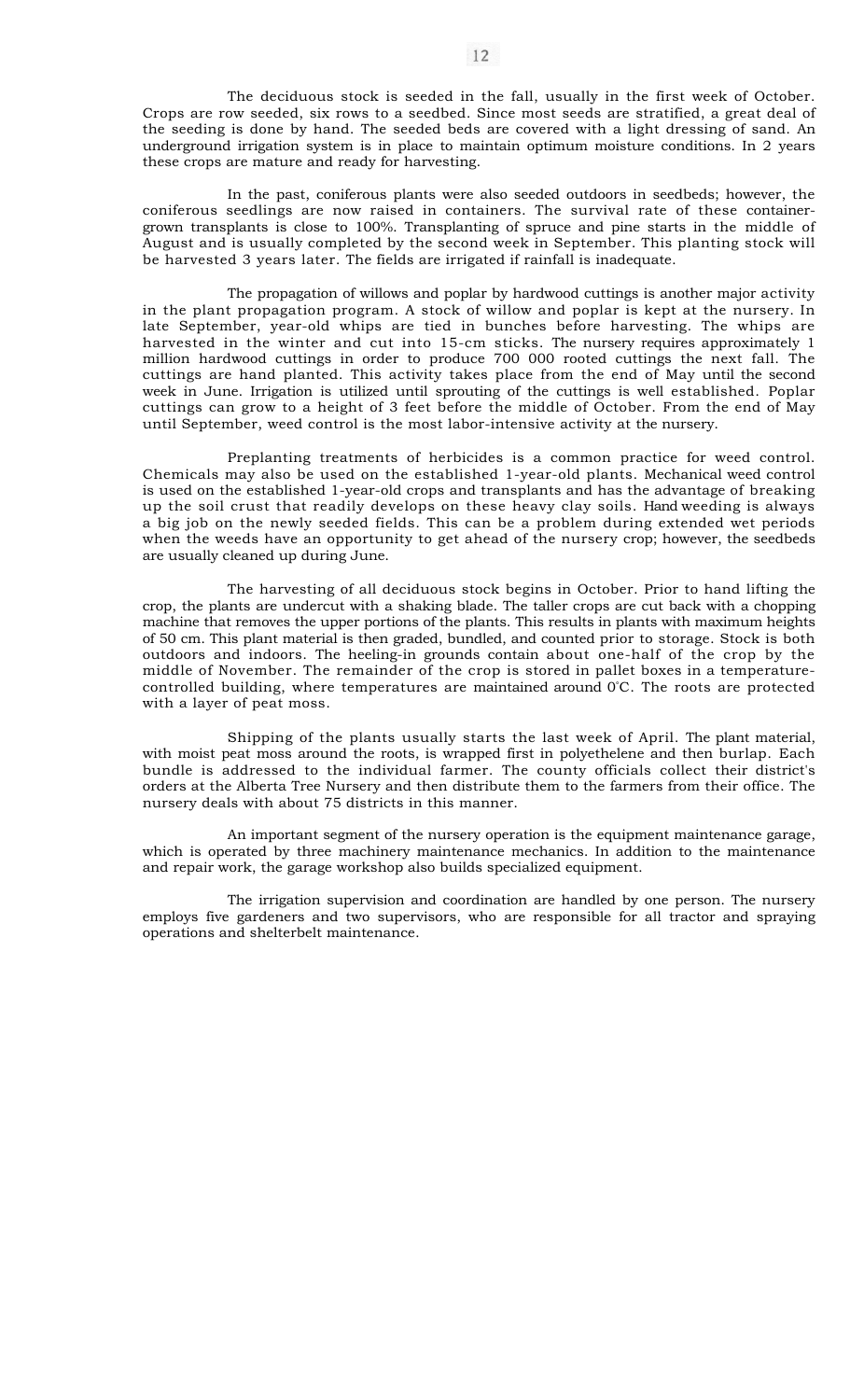# **PROVINCIAL PARKS PROGRAM**

The provincial parks program is much smaller than the shelterbelt program. This material is all grown in large containers, either 1-, 2-, or 5-gal pots. The provincial parks organization requires larger planting stock 1 to 2 m in size. To maintain the natural settings of the parks, only native material is grown for this program. The management of the greenhouses is the responsibility of the technician in charge of the provincial parks program. The greenhouses are of a Quonset type and are heated with natural gas furnaces.

The basic container used for the greenhouse propagation is the SpencerLemaire container, also call a root trainer. This is a thin-walled, hard plastic container that opens up like a book. Different sizes of the container are available. The size of the container used is based on the needs of individual species. The major crops grown in the greenhouses are coniferous plants. A crop will be grown during summer or winter for a period of up to 7 months, after which the plants are hardened off in lathhouses covered with shade cloth.

The containers are sown with several seeds per cavity. The number of seeds is based on the germination tests. This procedure then requires hand thinning of the seedlings. Irrigation and fertilizer applications are automated. Natural light during the winter moths is supplemented with artificial lights. Weed and pest control are necessary. When the seedlings are transplanted into large containers they are moved to the lathhouses. The plants are watered with overhead sprinklers, and shade cover is provided.

Large-sized container production is rapidly expanding in Alberta; however, we have little experience in this area of nursery production. The key to success lies in the ability of the plants to survive the winter months. The nursery is continually improving its overwintering procedures. Good cover is essential.

All seeds used in the propagation work are collected and cleaned by the nursery. In order to have a reliable supply of seed every year, a seed bank with a minimum of a 3-year supply of most seeds is maintained. The seed extraction plant was once heavily involved in a reforestation program. Every year seeds from thousands of bushels of spruce and pine cones were extracted. This activity has now been transferred to the Pine Ridge Forest Nursery at Smoky Lake.

The Alberta Tree Nursery has a well-equipped seed lab where all collected seeds are tested for seed viability. Seedlots are prepared for seeding through stratification. The nursery maintains a program of seed sales to commercial nursery operators. A seed exchange service with other stations is maintained. Some seeds are difficult to germinate. The nursery is continually searching for solutions to these problems. Different methods of stratification and different times of seed collecting are two areas under investigation.

#### OTHER ACTIVITIES

Applied research is another aspect of the nursery operation. The research program delves into various production problems. Other areas of applied research conducted at the nursery include the response of seedling stock to various fertilizer applications and the screening of herbicides for nursery use. Decreasing the mortality rate of stored planting stock is another ongoing project.